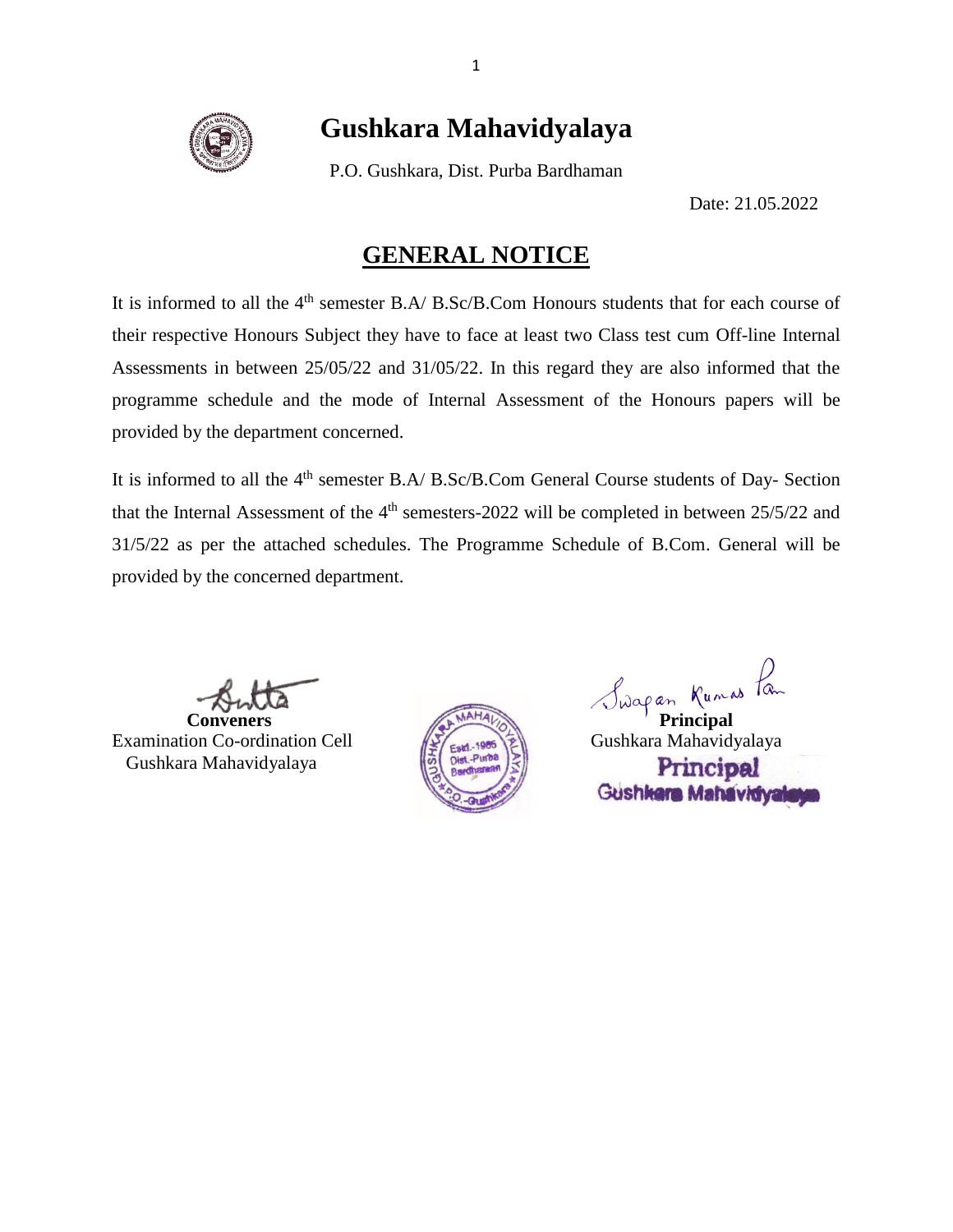

# **GUSHKARA MAHAVIDYALAYA**

#### **PROGRAMME SCHEDULE 4 th SEMESTER OFF-LINE INTERNAL ASSESSMENT - 2022**

| PROGRAMME SCHEDULE FOR 4TH SEMESTER B.SC HONOURS&GENERAL |                        |                             |             |  |
|----------------------------------------------------------|------------------------|-----------------------------|-------------|--|
| <b>Date</b>                                              | <b>Stream</b>          | <b>Course</b>               | <b>Time</b> |  |
| 25.05.2022(1 <sup>ST</sup> INTERNAL)                     | <b>HONOURS</b>         | $CC-8$                      | 11.00 AM    |  |
| 25.05.2022(1 <sup>ST</sup> INTERNAL)                     | <b>HONOURS</b>         | $CC-9$                      | 01.00 PM    |  |
| 26.05.2022 (1 <sup>ST</sup> INTERNAL)                    | <b>HONOURS</b>         | $CC-10$                     | 11.00 AM    |  |
| 26.05.2022 (1 <sup>ST</sup> INTERNAL)                    | <b>HONOURS</b>         | $SEC-2$                     | 01.00 PM    |  |
| 30.05.2022 (2 <sup>ND</sup> INTERNAL)                    | <b>HONOURS</b>         | $CC-8$                      | 11.00 AM    |  |
| 30.05.2022 (2 <sup>ND</sup> INTERNAL)                    | <b>HONOURS</b>         | $CC-9$                      | 01.00 PM    |  |
| 31.05.2022 (2 <sup>ND</sup> INTERNAL)                    | <b>HONOURS</b>         | $CC-10$                     | 11.00 AM    |  |
| 31.05.2022 (2 <sup>ND</sup> INTERNAL)                    | <b>HONOURS</b>         | $SEC-2$                     | 01.00 PM    |  |
|                                                          |                        |                             |             |  |
| 25.05.2022                                               | <b>GENERAL&amp;GE</b>  | $CC-3D$<br>(MATHS/ZOOLOGY)  | $02.30$ PM  |  |
| 26.05.2022                                               | <b>GENERAL&amp; GE</b> | $SEC-2$                     | 02.30 PM    |  |
| 30.05.2022                                               | <b>GENERAL&amp; GE</b> | $CC-1D$<br>(PHYSICS/BOTANY) | 02.30 PM    |  |
| 31.05.2022                                               | <b>GENERAL&amp; GE</b> | <b>CC-2D (CHEMISTRY)</b>    | 02.30 PM    |  |

Examination Co-ordination Cell  $\left(\sum_{n=1}^{\infty}\right)^{1980}$ Gushkara Mahavidyalaya



**Butta**<br>
Conveners<br>
ion Co-ordination Cell<br>
Trincipal General Cushkara Mahavidyalaya<br>
Principal Punthara Principal Gushkara Mahavidyalay